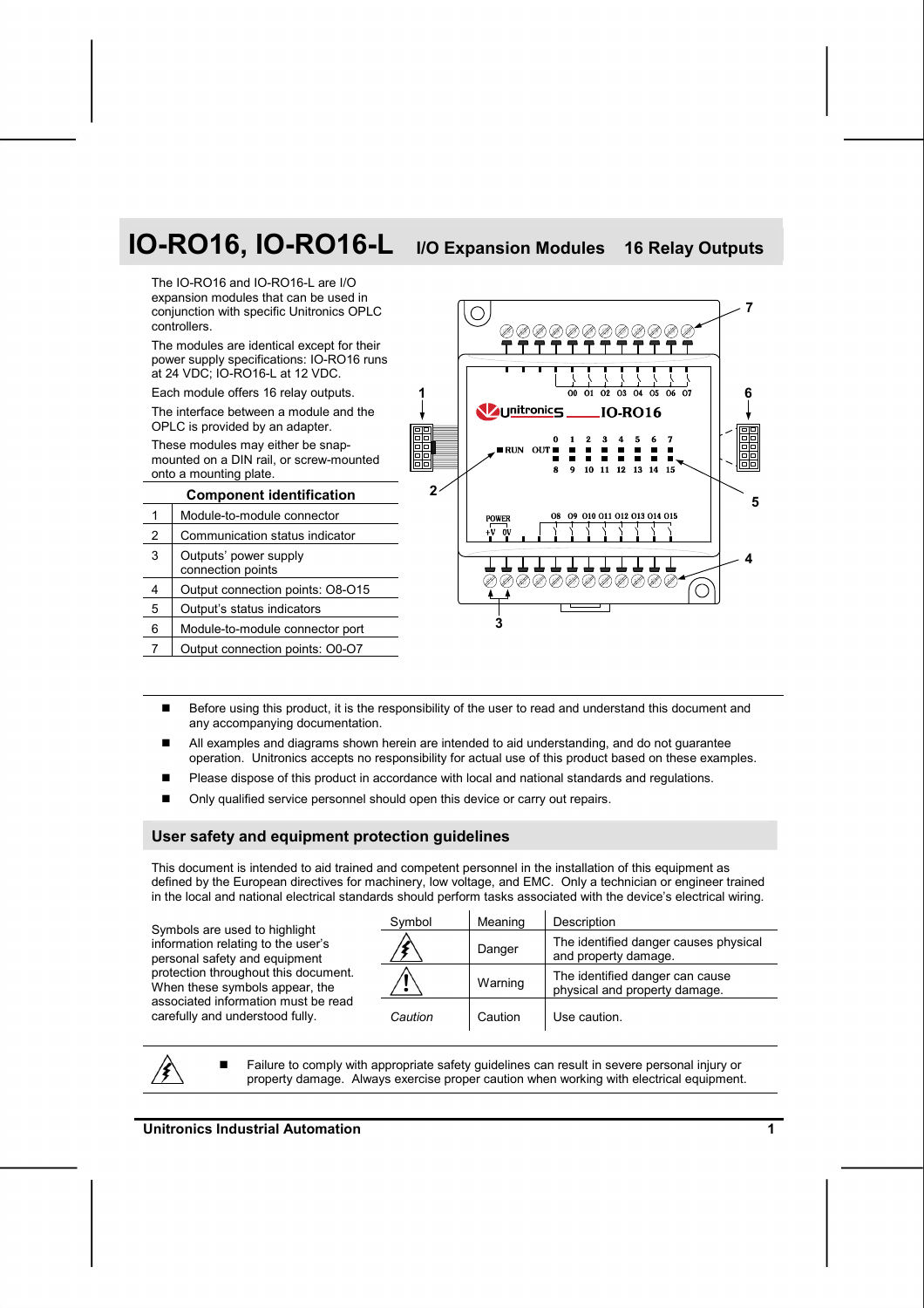#### **IO-RO16, IO-RO16-L I/O Expansion Modules 5/03**

- Check the user program before running it.
- Do not attempt to use this device with parameters that exceed permissible levels.
- Install an external circuit breaker and take appropriate safety measures against shortcircuiting in external wiring.
	- To avoid damaging the system, do not connect / disconnect the device when the power is on.

# **Environmental Considerations**



 Do not install in areas with: excessive or conductive dust, corrosive or flammable gas, moisture or rain, excessive heat, regular impact shocks or excessive vibration.



- Leave a minimum of 10mm space for ventilation between the top and bottom edges of the device and the enclosure walls.
- Do not place in water or let water leak onto the unit.
- Do not allow debris to fall inside the unit during installation.

# **Mounting the Module**

# **DIN-rail mounting**

Snap the device onto the DIN rail as shown below; the module will be squarely situated on the DIN rail.



# **Screw-Mounting**

The figure on the next page is drawn to scale. It may be used as a guide for screw-mounting the module. Mounting screw type: either M3 or NC6-32.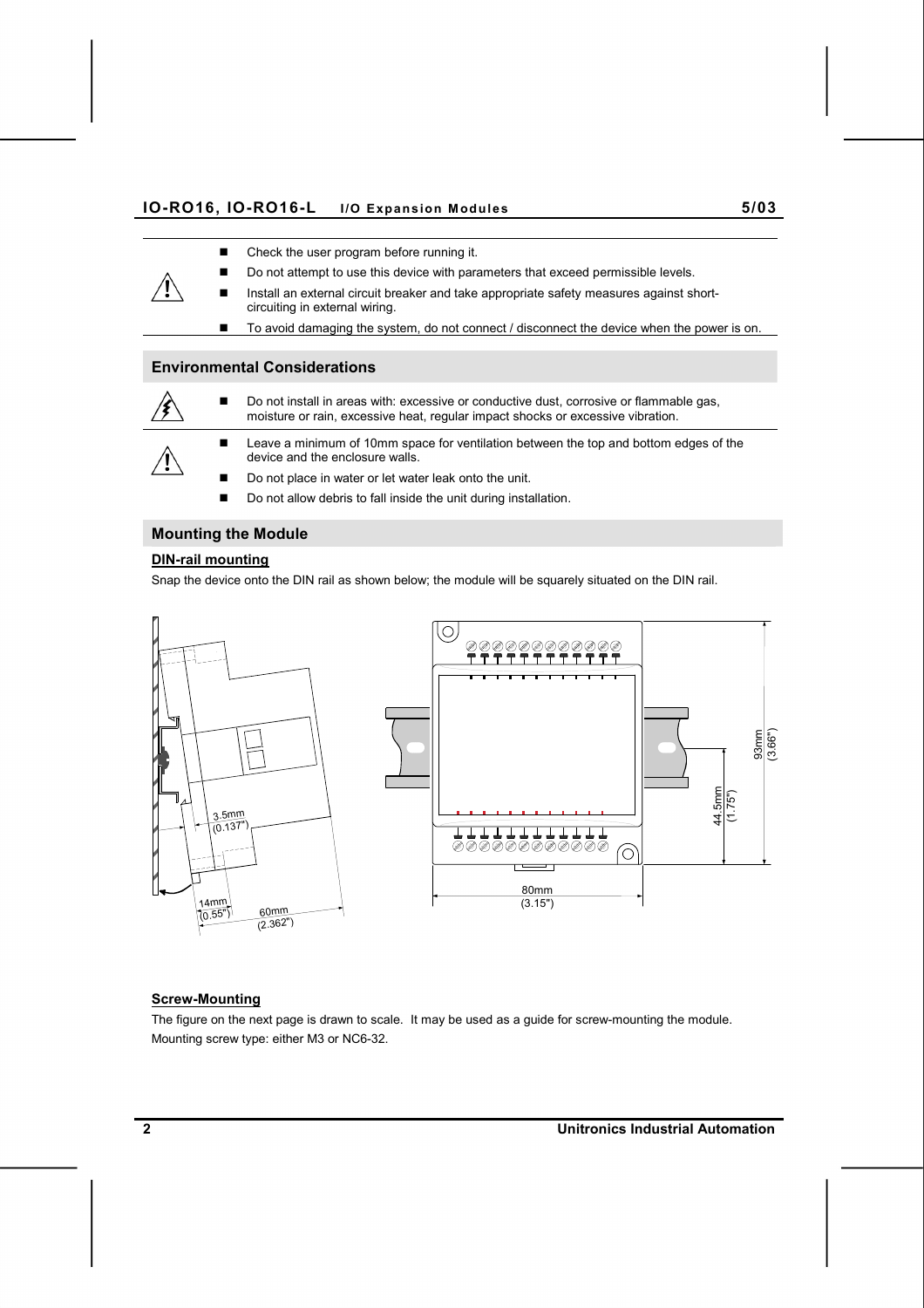

**Unitronics Industrial Automation 3 <b>3**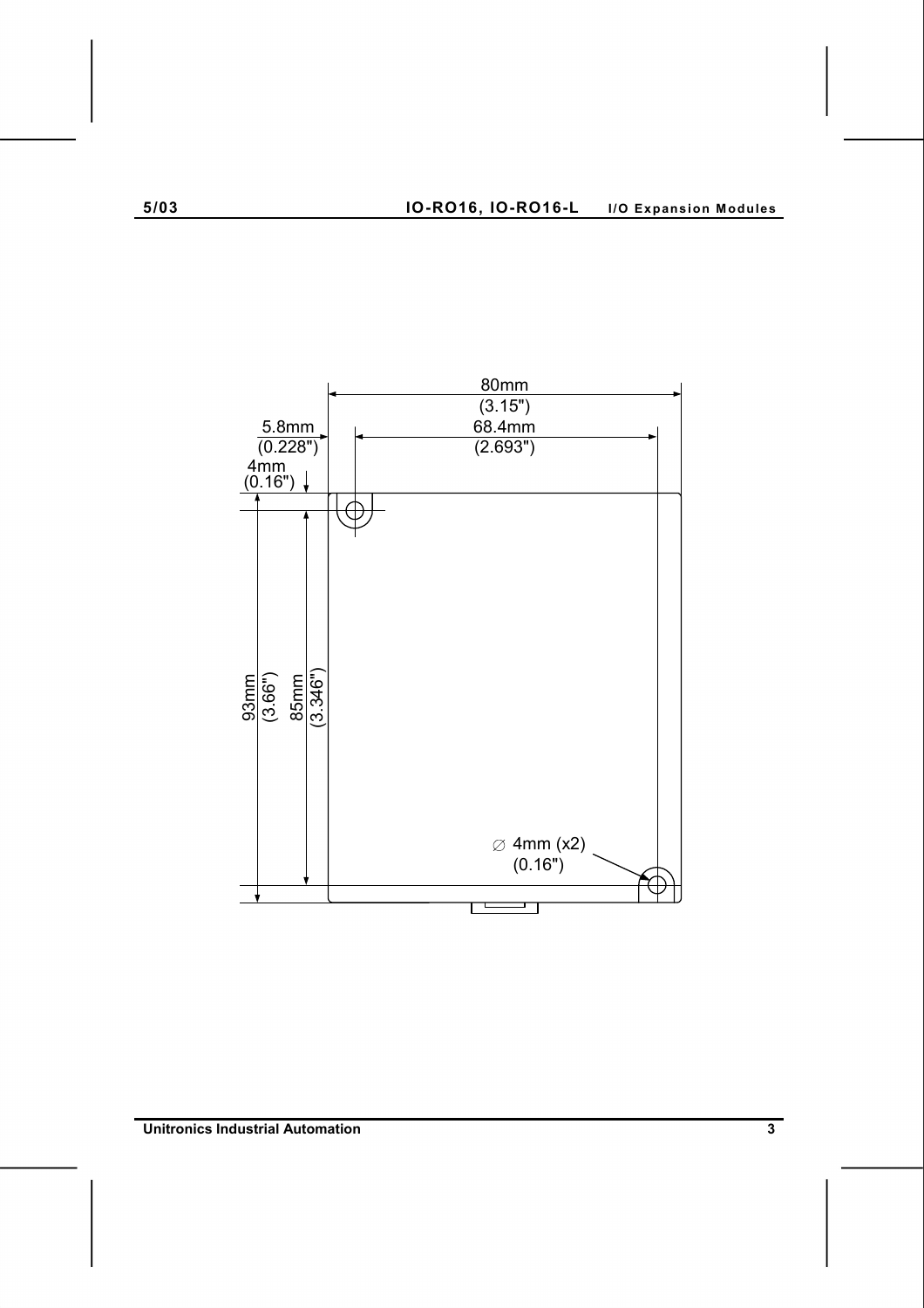## **Connecting Expansion Modules**

An adapter provides the interface between the OPLC and an expansion module. To connect the I/O module to the adapter or to another module:

**1** Push the module-to-module connector into the port located on the right side of the device.

Note that there is a protective cap provided with the adapter. This cap covers the port of the **final**  I/O module in the system.



■ To avoid damaging the system, do not connect or disconnect the device when the power is on.

|   | <b>Component identification</b> |                                                |  |
|---|---------------------------------|------------------------------------------------|--|
|   | Module-to-module<br>connector   | ▽                                              |  |
| 2 | Protective cap                  | $\mathbb{R}^n$<br>$\sigma$ oooooooooo $\sigma$ |  |
|   |                                 | ⊠<br>V6N                                       |  |

| Wiring |   |                                                                                        |
|--------|---|----------------------------------------------------------------------------------------|
|        |   | Do not touch live wires.                                                               |
|        |   | Unused pins should not be connected. Ignoring this directive may damage the device.    |
|        | ■ | Do not connect the 'Neutral or 'Line' signal of the 110/220VAC to the device's 0V pin. |
|        |   | Double-check all wiring before turning on the power supply.                            |

# **Wiring Procedures**

Use crimp terminals for wiring; use 26-12 AWG wire (0.13 mm<sup>2</sup>-3.31 mm<sup>2</sup>) for all wiring purposes.

- 1. Strip the wire to a length of 7±0.5mm (0.250–0.300 inches).
- 2. Unscrew the terminal to its widest position before inserting a wire.
- 3. Insert the wire completely into the terminal to ensure that a proper connection can be made.
- 4. Tighten enough to keep the wire from pulling free.
- To avoid damaging the wire, do not exceed a maximum torque of 0.5 N·m (5 kgf·m).
- Do not use tin, solder, or any other substance on stripped wire that might cause the wire strand to break.
- Install at maximum distance from high-voltage cables and power equipment.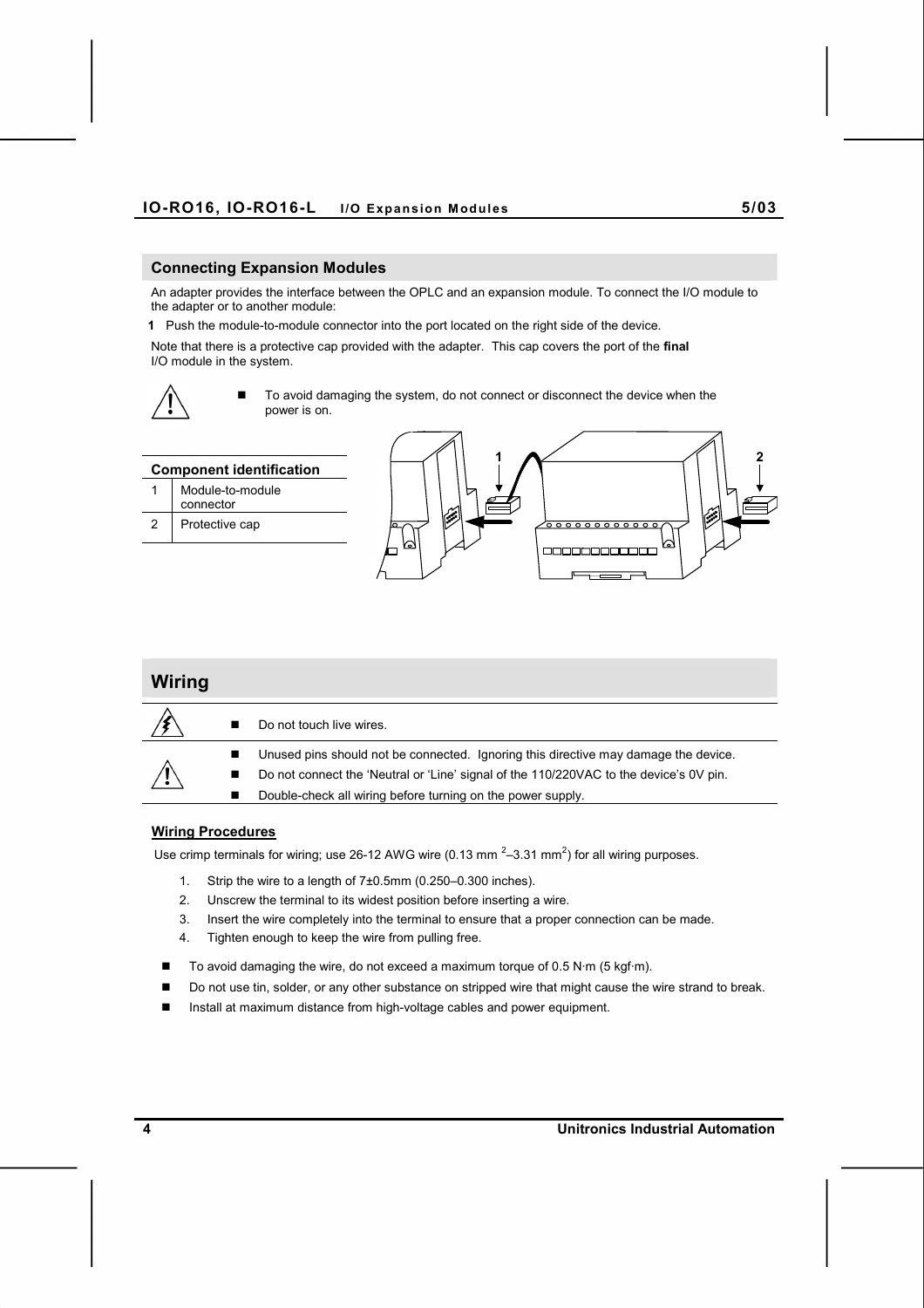#### **5/03 IO-RO16, IO-RO16-L I/O Expansion Modules**

#### **I/O Wiring—General**

- Input or output cables should not be run through the same multi-core cable or share the same wire.
- Allow for voltage drop and noise interference with input lines used over an extended distance. Use wire that is properly sized for the load.



■ Each group of 8 outputs may be connected to either DC or AC.

### **Wiring the Outputs' Power Supply**

Wiring DC supply

1 Connect the "positive" cable to the "+V" terminal, and the "negative" to the "0V" terminal.

- A non-isolated power supply can be used provided that a 0V signal is connected to the chassis.
- Do not connect the 'Neutral' or 'Line' signal of the 110/220VAC to the device's 0V pin.
- In the event of voltage fluctuations or non-conformity to voltage power supply specifications, connect the device to a regulated power supply.

**Notes:** 1. The adapter and output's power supply must be connected to the same 0V signal.

#### **Increasing Contact Life Span**

Both modules have 16 relay outputs. To increase the life span of these contacts and protect the modules from potential damage by reverse EMF, connect:

- a clamping diode in parallel with each inductive DC load, as shown in the left-hand figure below.
- an RC snubber circuit in parallel with each inductive AC load, as shown in the right-hand figure below..



**Unitronics Industrial Automation 5**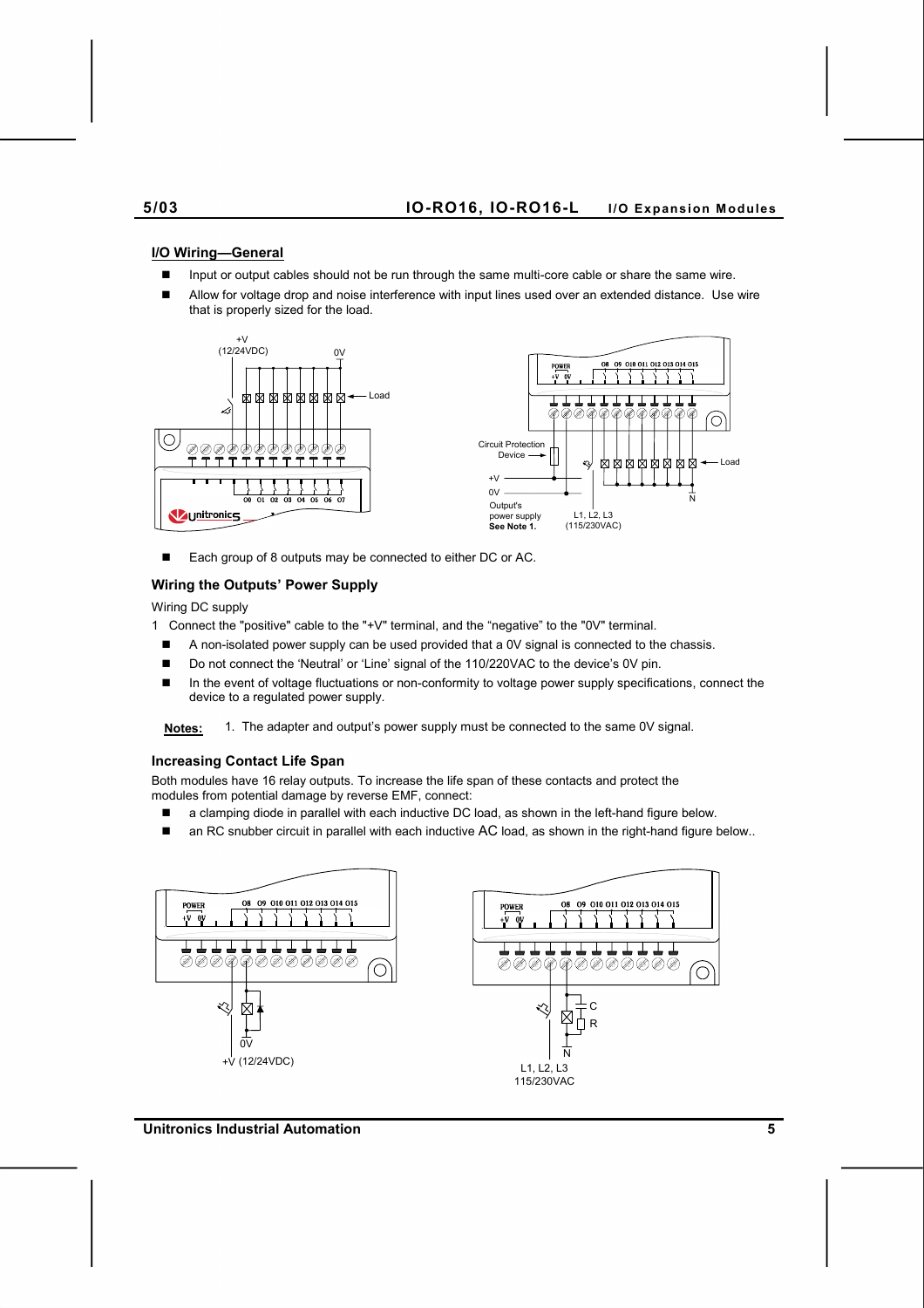# **IO-RO16, IO-RO16-L Technical Specifications**

| Max. current consumption<br>Typical power consumption<br>Status indicator | 60mA maximum from the adapter's 5VDC<br>0.18W @ 5VDC                                                                               |  |  |  |
|---------------------------------------------------------------------------|------------------------------------------------------------------------------------------------------------------------------------|--|--|--|
| (RUN)                                                                     | Green LED:<br>-Lit when a communication link is established between module and OPLC.<br>-Blinks when the communication link fails. |  |  |  |
| <b>Outputs</b>                                                            |                                                                                                                                    |  |  |  |
| Number of outputs                                                         | 16 relay (in two groups)                                                                                                           |  |  |  |
| Output type                                                               | SPST-NO relay; 230VAC / 12/24 VDC                                                                                                  |  |  |  |
| Type of relay                                                             |                                                                                                                                    |  |  |  |
| <b>IO-RO16</b>                                                            | Fujitsu (Takamisawa) NY-24W-K or NAIS (Matsushita) PA1a-24V                                                                        |  |  |  |
| IO-RO16L                                                                  | Fujitsu (Takamisawa) NY-12W-K or NAIS (Matsushita) PA1a-12V                                                                        |  |  |  |
| Isolation                                                                 | By relay                                                                                                                           |  |  |  |
| <b>Status Indicators</b>                                                  | Red LEDs-Lit when the corresponding output is active.                                                                              |  |  |  |
| (O0 to O15)                                                               |                                                                                                                                    |  |  |  |
| Output current                                                            | Resistive Load                                                                                                                     |  |  |  |
|                                                                           | 3A maximum per output<br>8A maximum total for common. See Note 1.                                                                  |  |  |  |
|                                                                           | Inductive Load                                                                                                                     |  |  |  |
|                                                                           | 1A maximum per output                                                                                                              |  |  |  |
|                                                                           | 4A maximum total for common. See Note 1                                                                                            |  |  |  |
| Maximum frequency                                                         | 10Hz                                                                                                                               |  |  |  |
| Contact protection                                                        | External precautions required (see above: Increasing Contact Life Span)                                                            |  |  |  |
| Outputs' power supply: IO-RO16                                            |                                                                                                                                    |  |  |  |
| Nominal operating voltage                                                 | 24VDC                                                                                                                              |  |  |  |
| Operating voltage                                                         | 20.4 to 28.8VDC                                                                                                                    |  |  |  |
| Maximum current consumption                                               | 132mA@24VDC                                                                                                                        |  |  |  |
| Outputs' power supply: IO-RO16-L                                          |                                                                                                                                    |  |  |  |
| Nominal operating voltage                                                 | 12VDC                                                                                                                              |  |  |  |
| Operating voltage                                                         | 10.2 to 15.6VDC                                                                                                                    |  |  |  |
| Maximum current consumption                                               | 176mA@12VDC                                                                                                                        |  |  |  |
| Notes:                                                                    |                                                                                                                                    |  |  |  |
| $\mathbf{1}$ .<br>Each group of 8 outputs share a common signal.          |                                                                                                                                    |  |  |  |
| Environmental                                                             | IP20 / NEMA1                                                                                                                       |  |  |  |
| Operating temperature                                                     | 0° to 50°C (32° to 122°F)                                                                                                          |  |  |  |
| Storage temperature                                                       | $-20^{\circ}$ to 60° C ( $-4^{\circ}$ to 140°F)                                                                                    |  |  |  |
| Relative Humidity (RH)                                                    | 5% to 95% (non-condensing)                                                                                                         |  |  |  |
| Dimensions (WxHxD)                                                        | 80mm x 93mm x 60mm (3.15" x 3.66" x 2.362")                                                                                        |  |  |  |
| Weight                                                                    | 125g (4.25 oz.)                                                                                                                    |  |  |  |
| Mounting                                                                  | Either onto a 35mm DIN-rail or screw- mounted.                                                                                     |  |  |  |

**6 Unitronics Industrial Automation**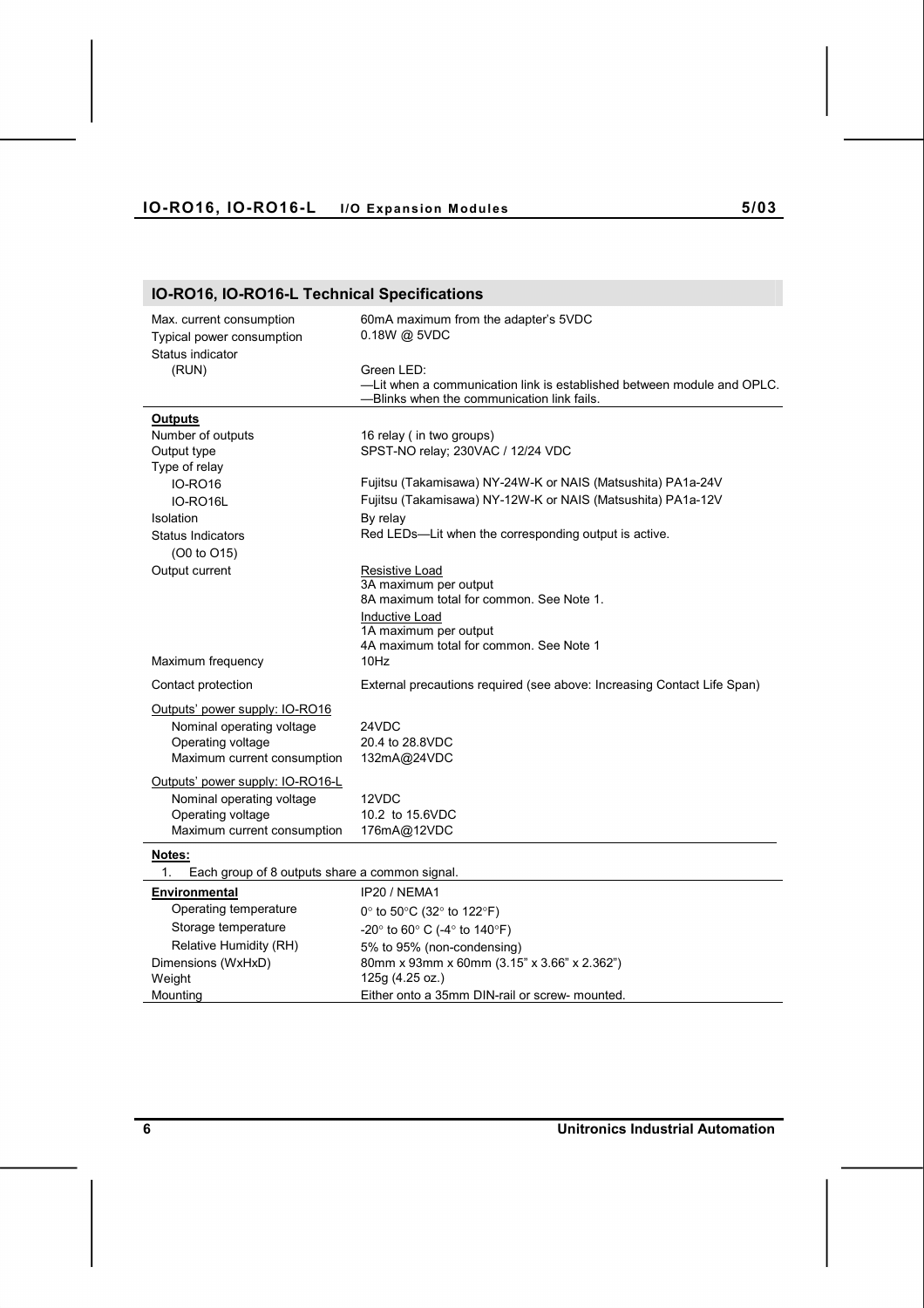#### **5/03 IO-RO16, IO-RO16-L I/O Expansion Modules**

#### **Addressing I/Os on Expansion Modules**

Inputs and outputs located on I/O expansion modules that are connected to an OPLC are assigned addresses that comprise a letter and a number. The letter indicates whether the I/O is an input (I) or an output (O). The number indicates the I/O's location in the system. This number relates to both the position of the expansion module in the system, and to the position of the I/O on that module. Expansion modules are numbered from 0-7 as shown in the figure below.



The formula below is used to assign addresses for I/O modules used in conjunction with the M90 OPLC. X is the number representing a specific module's location (0-7). Y is the number of the input or output on that specific module (0-15).

The number that represents the I/O's location is equal to:

$$
32 + x \cdot 16 + y
$$

Examples

- Input #3, located on expansion module #2 in the system, will be addressed as I 67,  $67 = 32 + 2 \cdot 16 + 3$
- Output #4, located on expansion module #3 in the system, will be addressed as O 84,  $84 = 32 + 3 \cdot 16 + 4$ .

EX90-DI8-RO8 is a stand-alone I/O module. Even if it is the only module in the configuration, the EX90-DI8- RO8 is always assigned the number 7.

Its I/Os are addressed accordingly.

#### Example

■ Input #5, located on an EX90-DI8-RO8 connected to an M90 OPLC will be addressed as I 149, 149 = 32 + 7 • 16 + 5